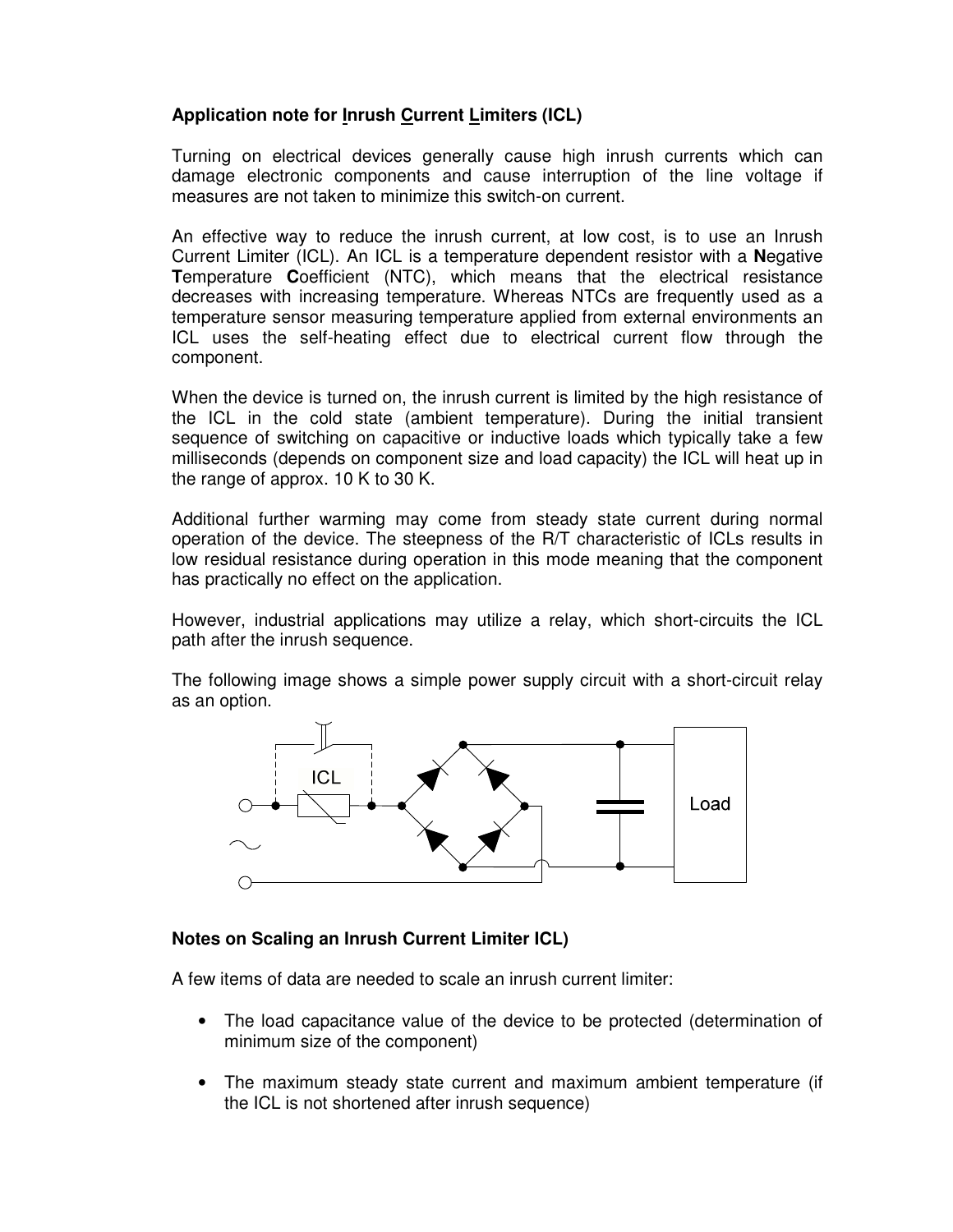- The required reduction of the inrush current (determination of the "cold resistance" at 25°C)
- The maximum supply voltage

# **Load Capacitance of Device to be Protected**

The high inrush current of devices results from the higher energy required to turn on. In power supplies the energy requirement is primarily caused by load capacitors, in transformers by magnetizing energy. The associated turn-on operation imposes a current pulse load on the inrush current limiter. So this energy must be known to select the right component. It can be converted into capacitance for a given voltage. This capacitance is used as a measure of the pulse handling capability  $(C_{test})$  of our inrush current limiters.

Our  $C_{test}$  figures refer to line voltages of 110 V and 230 V. If an inrush current limiter is operated at other voltages (e.g. the low voltages of electronic circuits), the appropriate  $C_{test}$  figure is easily calculated:

$$
E = \frac{CV^2}{2} \Rightarrow C = \frac{2E}{V^2}
$$

The required  $C_{test}$  determines the minimum size of the component.

## **Steady-State Current and Maximum Ambient Temperature**

Select the component so that the steady-state current does not exceed the maximum admissible current ( $I_{max}$ ) of the inrush current limiter. The maximum admissible current is produced from the figure for  $I_{\text{max}}$  and the derating with the maximum ambient temperature. When scaling a design, remember the possibility of line voltage fluctuations and different operating states (steady-state currents) of the device itself, and incorporate appropriate precautionary measures.

The figure below shows the load derating curve for EPCOS ICLs.



The following equations can be used to calculate the load derating according to the above mentioned curves.

 $I_{\max(65\dots170^\circ C)}(S153\dots S464) = (-0,0095 \cdot T_A + 1,62) \cdot I_{\max(0\dots65^\circ C)}$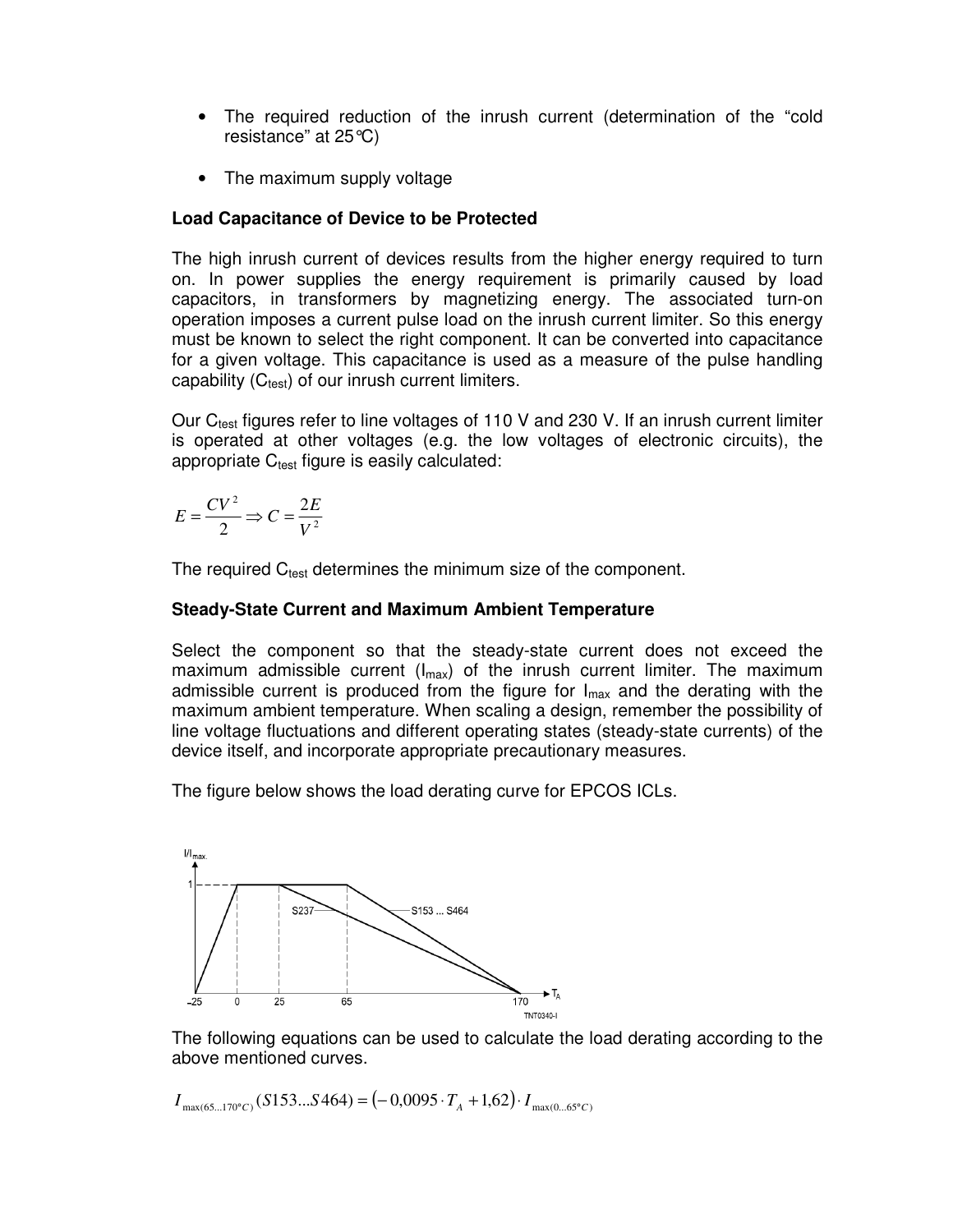$I_{\max(25..170^{\circ}C)}(S237) = (-0,0069 \cdot T_A + 1,17) \cdot I_{\max(0...25^{\circ}C)}$ 

## **Required Reduction of Inrush Current**

The required  $C_{test}$  figure alone will determine the component that is needed. Within this component model the maximum steady-state current then determines the highest possible cold resistance  $(R_{25})$  that can be used for an application.

The higher the cold resistance  $(R_{25})$  of the inrush current limiter, the more the inrush current is dampened. If the current limiting effect of a component is inadequate, choose a larger model.

### **Scaling examples:**

| $R_{25}$ | <b>I</b> max     | $B_{25/100}$ | $\mathsf{C}_{\mathsf{test}}$ | $C_{\text{test}}$ | Max    | Ordering code  |
|----------|------------------|--------------|------------------------------|-------------------|--------|----------------|
|          | $(065^{\circ}C)$ |              | 230V                         | 110V              | Energy |                |
| Ohm      | А                | Κ            | μF                           | μF                | J      |                |
| 1.0      | 16.0             | 2800         | 1000                         | 4400              | 70     | B57364S2109A 2 |
| 2.0      | 12.0             | 2900         | 1200                         | 5250              | 90     | B57364S2209A 2 |
| 2.5      | 11.0             | 2900         | 1200                         | 5250              | 90     | B57364S2259A 2 |
| 4.0      | 9.5              | 3060         | 1550                         | 6800              | 110    | B57364S2409A 2 |
| 5.0      | 8.5              | 3060         | 1550                         | 6800              | 110    | B57364S2509A 2 |
| 10.0     | 7.5              | 3300         | 1550                         | 6800              | 110    | B57364S2100A 2 |

ICL Types:

## **Capacitive Applications**

In this example a capacitor in a SMPS will be charged

| Load capacitance:          | 2500 µF                                                  |
|----------------------------|----------------------------------------------------------|
| Max. steady state current: | 12.0 A at ambient temperature from $0^{\circ}C$ to 45 °C |
| Max. line voltage:         | 110 Vac + 10% = 121 Vac                                  |

From max. line voltage the max. peak voltage can be calculated by

 $V_{\text{max}( peak)} = 121 \cdot \sqrt{2} = 171,$  *W* 

## **Considerations and Calculations:**

Calculation of the maximum load capacitance for this series under the actual operating conditions gives:

 $C_{\text{max}} = 4400 \mu F \cdot \frac{110}{1242} = 3636 \mu F > 2500 \mu F$  $4400 \mu F \cdot \frac{110^2}{121^2}$  $m_{\text{max}} = 4400 \mu F \cdot \frac{110}{121^2} = 3636 \mu F >$ 

(The lowest  $C_{\text{max}}$  of this example series has been assumed.).

The actual energy can be calculated as follows: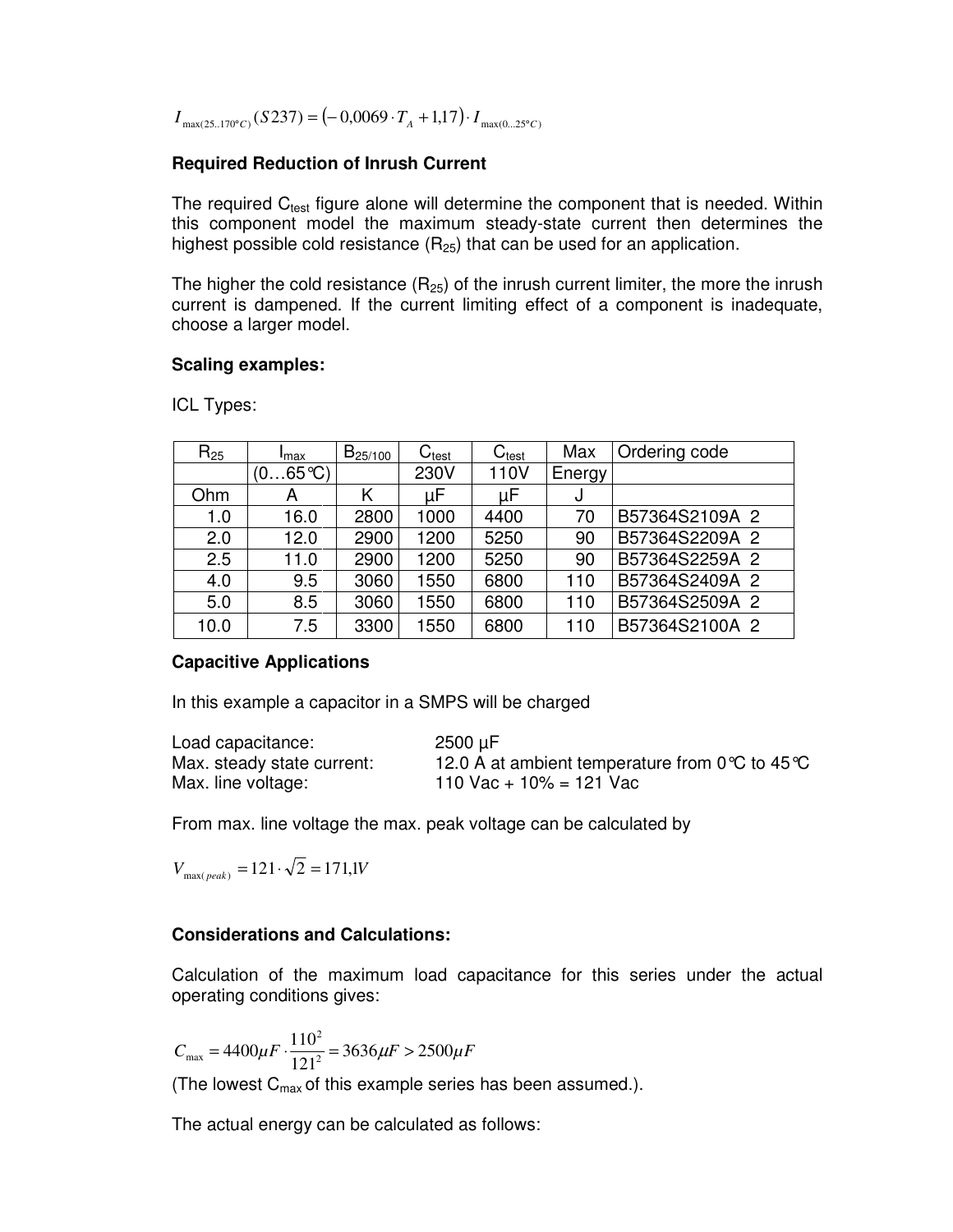$$
E = \frac{CV^2}{2} = \frac{2500\mu F.171.1^2}{2} = 36.6J
$$

Based upon the continuous current of 12A and a calculated energy rating of 36.3J the EPCOS types B57364S2109A 2 and B57364S2209A 2 would be suitable.

If the ambient temperature had exceeded  $65^{\circ}$ C as given then derating on the Imax as per the following would need to be applied:

Maximum current derating (I/ I<sub>max</sub>) :



$$
\text{Percent of } \mathsf{l}_{\text{max}} = 100 \left[ 1 - \frac{T_A - 65^{\circ} C}{T_{\text{max}} - 65^{\circ} C} \right]
$$

 $T_A$  = ambient temperature ( $T_A$  > 65°C)  $T_{max} = 170^{\circ}C$ 

Fig. 1. - Maximum current derating (I/ $I_{max}$ )

#### **Inductive Applications**

However, the use of ICLs is not limited to the reduction of inrush currents in power supplies. They are also ideal for the protection of transformers and the soft starting of motors (e.g. in power tools, compressors, vacuum cleaners, conveyor belts etc.)

In the next example we will consider the inrush current reduction in a transformer.

| Transformer:              | 1.0 KVA                          |
|---------------------------|----------------------------------|
| Measured inrush current:  | 350 A                            |
| Line voltage / tolerance: | 110 Vac $\pm$ 10% = 99 / 121 Vac |
| Frequency:                | 60Hz                             |
| Transformer efficiency:   | 70%                              |

Maximum steady state current can be calculated through the KVA rating, the efficiency rating and minimum line voltage:

*A efficiency Min Voltage*  $I = \frac{KVA}{\frac{1000}{8.58 \times 10^{14} \text{ N}}}} = \frac{1000}{0.58 \times 10^{14} \text{ N}} = 14.4$  $0.70 * 99$ 1000  $_{.}$ Min  $=\frac{RVI}{200} = \frac{1000}{250 \times 24} = 14.4A$ 

To calculate the maximum energy, we need to take into consideration the in inrush current  $(I_{SC})$  and the Inductive Reactance (Z).

We need to use the measured inrush current and the maximum supply voltage to determine the reactance of the transformer.